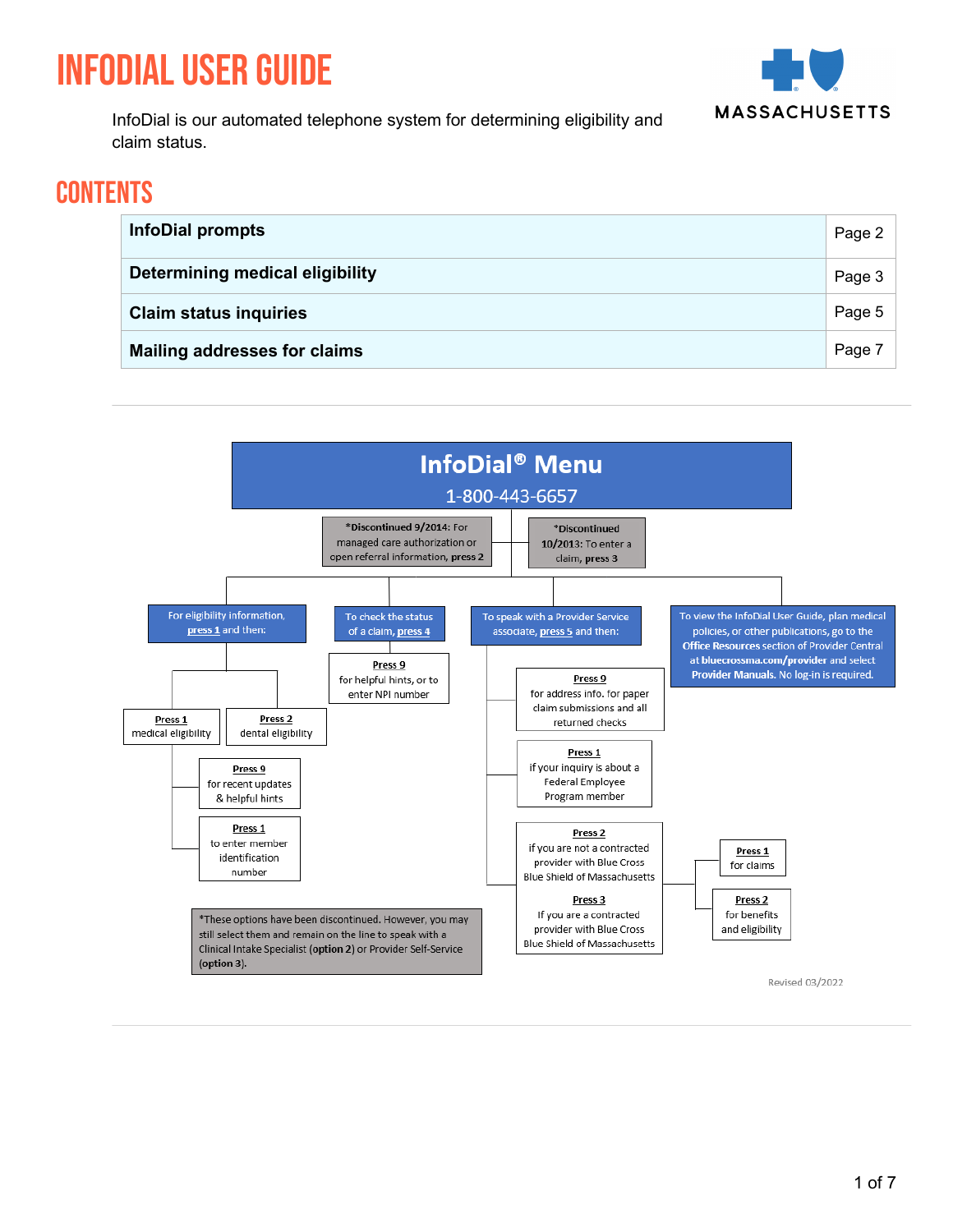## InfoDial Prompts

If you need help at any time within InfoDial:

- Press **0** and **#** to return to the main menu
- Press **5** and follow the steps below to speak to a Provider Service associate

| <b>When asked</b><br>for:                                                            | Press:                                                                                        |
|--------------------------------------------------------------------------------------|-----------------------------------------------------------------------------------------------|
| Type of<br>inquiry                                                                   | 1 if your inquiry is about a Federal Employee Program (FEP) member                            |
|                                                                                      | 2 if you are not a contracted provider with Blue Cross Blue Shield of<br><b>Massachusetts</b> |
|                                                                                      | 3 if you are a contracted provider with Blue Cross Blue Shield of Massachusetts               |
| Your provider<br>ID                                                                  | Enter your National Provider Identifier (NPI)                                                 |
| If you are<br>calling about<br>claims or<br>benefits                                 | 1 for claim inquiries                                                                         |
|                                                                                      | 2 for benefit and eligibility inquiries                                                       |
| Member ID                                                                            | Enter the member ID number for the member you are calling about                               |
| Your provider<br>type                                                                | 1 if you are a professional provider                                                          |
|                                                                                      | 2 if you are an institutional provider (hospital or health care facility)                     |
|                                                                                      | 3 if you are an ancillary provider (including mental health)                                  |
| (if you enter a<br>valid NPI, you<br>will not be<br>asked for your<br>provider type) | 4 if you are a dental provider                                                                |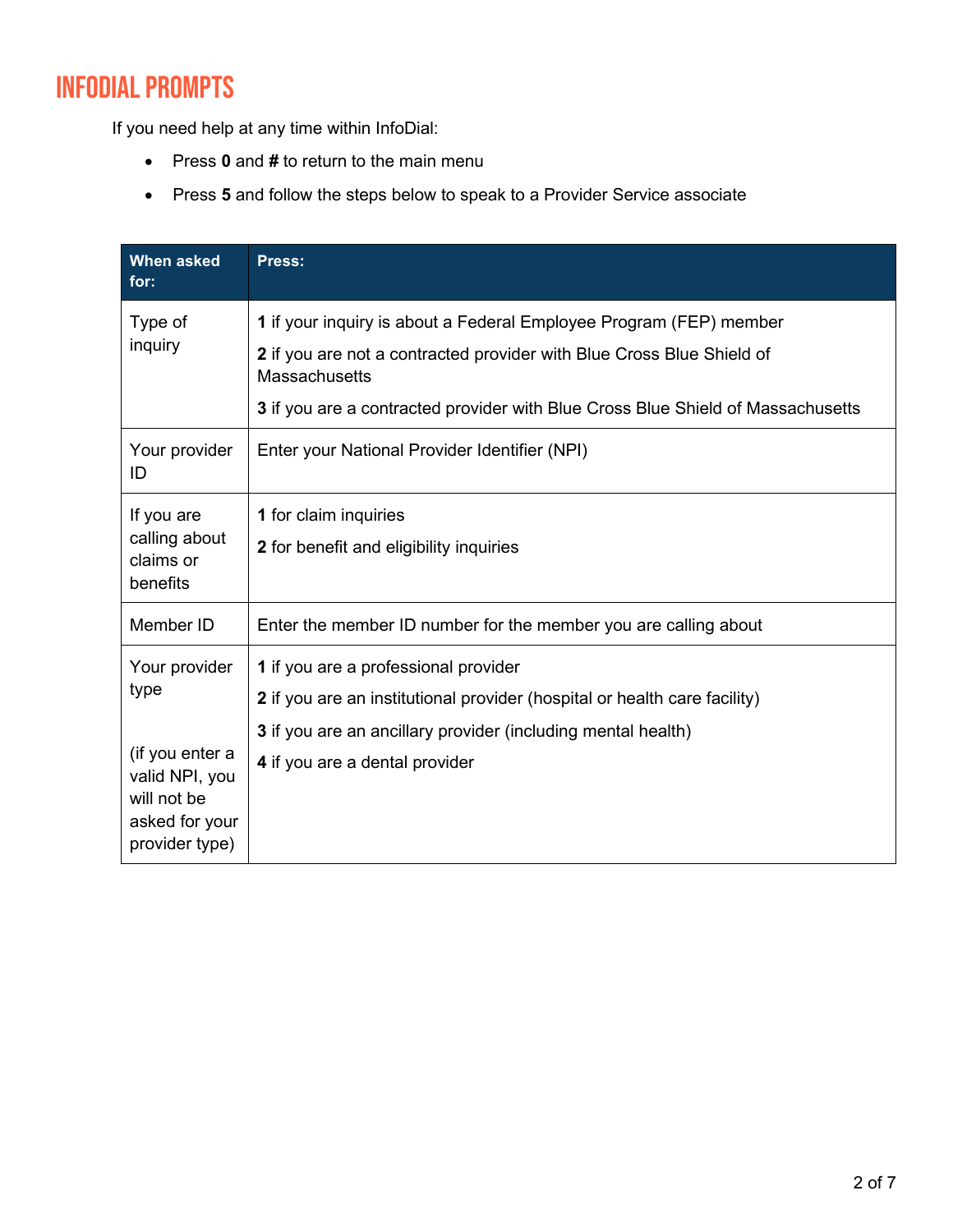### Determining Medical Eligibility

You may determine medical eligibility for Members of HMO Blue®, Blue Care® Elect, Medex®´, Blue Cross Blue Shield of Massachusetts New England Health Plans, and Federal Employee Program (FEP) members who are Massachusetts residents and enrollees of local national accounts. InfoDial eligibility is available year-round, 24 hours a day, 7 days a week. **Information obtained from InfoDial is not an authorization of payment**.

**Note**: We do not provide eligibility information for members enrolled in an out-of-state Blue Cross Blue Shield plan. For membership and coverage information for out-of-state members, call BlueCard<sup>SM</sup> Eligibility at **1-800-676-BLUE (2583)**.

#### **STEP-BY-STEP INSTRUCTIONS**

**Important reminder**: Press the **#** key after each entry to expedite the transaction. Press **0** and **#** at any time during the transaction to return to the main menu.

| Step:          | <b>Action:</b>                                                                                                                                                                           |
|----------------|------------------------------------------------------------------------------------------------------------------------------------------------------------------------------------------|
| 1              | From the main menu, press 1 for eligibility.                                                                                                                                             |
| $\overline{2}$ | Press 1 for medical eligibility.                                                                                                                                                         |
| 3              | Press 9 to hear recent updates and helpful hints.<br>Or press 1 to enter the member's ID number.                                                                                         |
| $\overline{4}$ | Enter the member's 9- or 11-digit ID number. For FEP Members, enter the<br>9-digit ID number starting with the letter R. To enter R, press *72 (e.g.,<br>*7212345678#).                  |
|                | <b>Note:</b> If the member's ID number is other than 9 or 11 digits, InfoDial cannot<br>complete your transaction. You will be redirected to speak with a Provider Service<br>associate. |
| 5              | Enter date of service in MMDDYY format. For example, for January 3, 2022, enter<br>010322 OR press the # key for today's date.                                                           |
|                | Reminder: Eligibility information is based on the individual member and date of<br>service you enter.                                                                                    |
| 6              | Enter the patient's date of birth in MMDDCCYY format. For example, for May 31,<br>1958, enter 05311958.                                                                                  |
| $\overline{7}$ | You will hear medical plan eligibility information.<br>Note: You have additional informational options available:                                                                        |
|                | For member, subscriber, and primary care provider (PCP) names, you may<br>$\bullet$<br>choose to hear the name spelled out—press 6 for no, or press 9 for yes.                           |
|                | You have the option to listen to copayment information at the prompt. Press<br>the appropriate key:                                                                                      |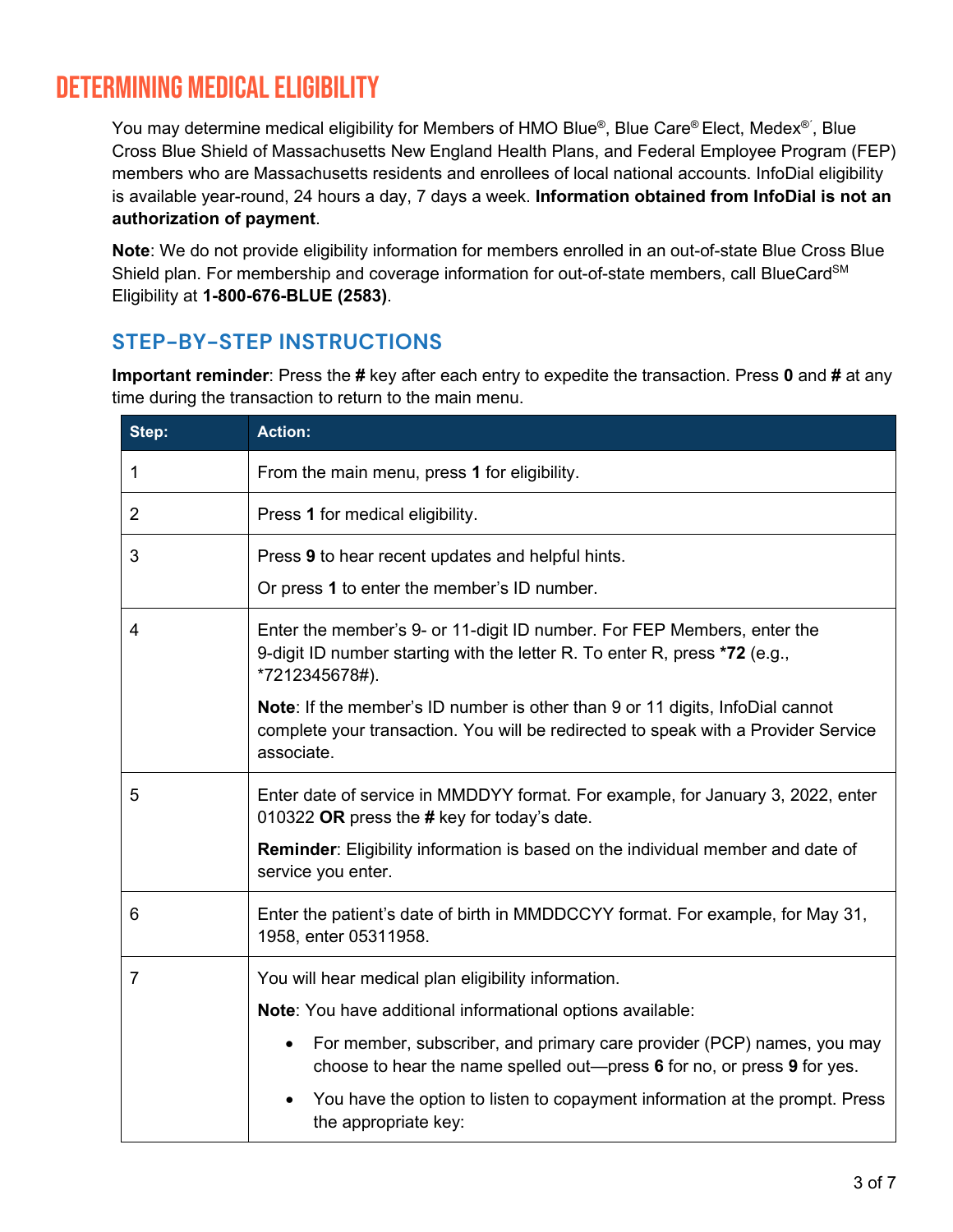|   | <b>1</b> —For medical copayments                                                                                                                                                                                                               |
|---|------------------------------------------------------------------------------------------------------------------------------------------------------------------------------------------------------------------------------------------------|
|   | <b>2</b> —For emergency copayments                                                                                                                                                                                                             |
|   | <b>3</b> —For community mental health copayments                                                                                                                                                                                               |
|   | 4-For routine/preventive care copayments                                                                                                                                                                                                       |
|   | 5-For pharmacy copayments                                                                                                                                                                                                                      |
|   | <b>Note:</b> If a copayment category is not applicable to a member's coverage, you will<br>not hear it listed as an option. You will be given the option to speak with a Provider<br>Service associate if copayment information is not listed. |
| 8 | Press the appropriate key for your next option:                                                                                                                                                                                                |
|   | 1-To repeat PCP information                                                                                                                                                                                                                    |
|   | 2-To repeat member eligibility                                                                                                                                                                                                                 |
|   | <b>3</b> —For dependent information under this ID number and for the date of service<br>entered (you'll be taken back to step 6)                                                                                                               |
|   | 4—To enter another member ID (you'll be taken back to step 4)                                                                                                                                                                                  |
|   | 5–Go back to the main menu                                                                                                                                                                                                                     |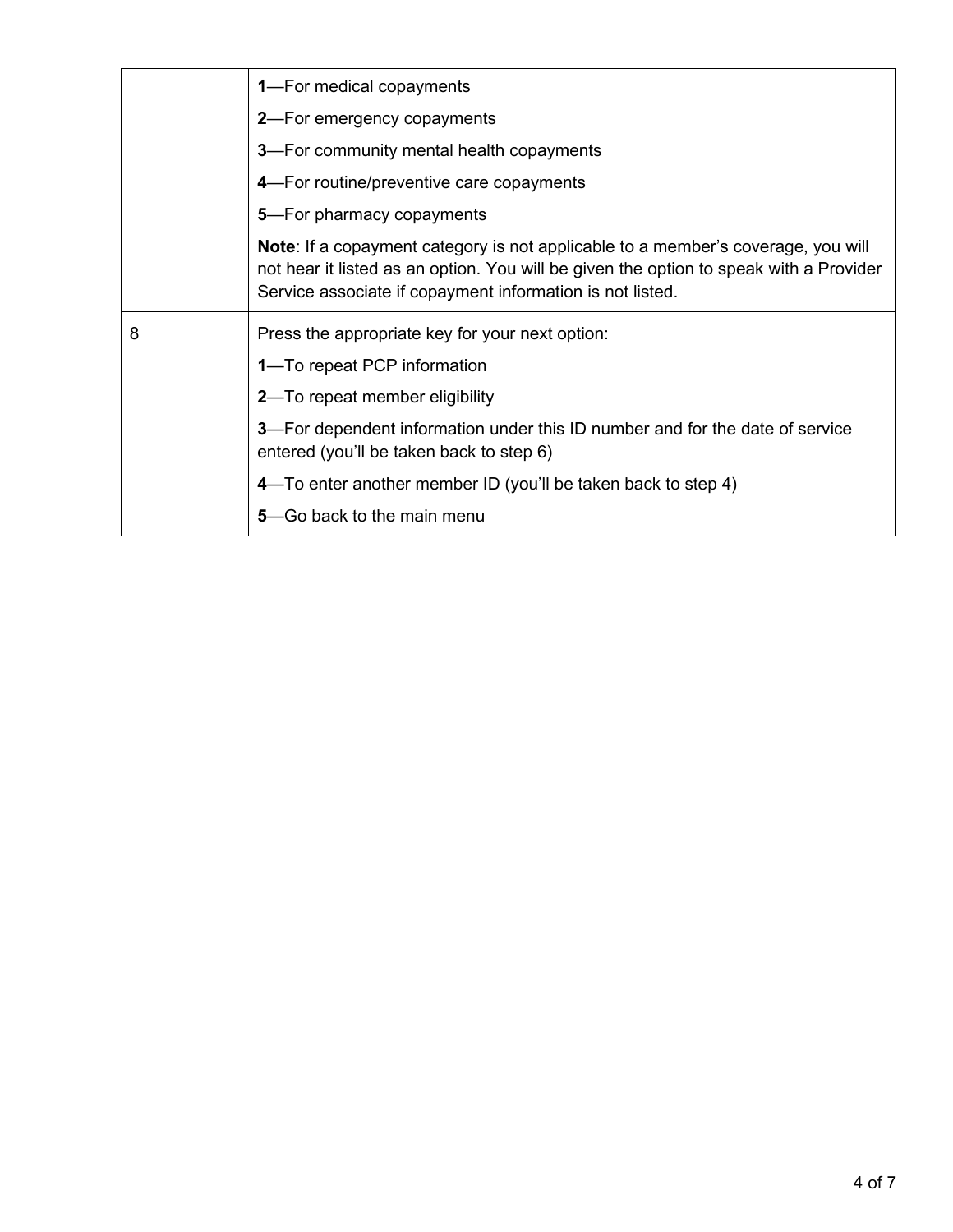### Claim status inquiries

Claim status information is available on InfoDial within 48-72 hours if the claim was submitted electronically. Claim status inquiries are available Monday–Friday, 6:30 a.m. – 9 p.m., ET and Saturday–Sunday, 7 a.m. – 4 p.m., ET.

**Note**: You may use InfoDial to find the status of any claim that was submitted directly to us. If you filed your claim with another state's Blue Cross plan, status information is not available via InfoDial. Please contact the other plan directly.

| For a claim<br>that has been:        | InfoDial will report the:                                                                                                 |
|--------------------------------------|---------------------------------------------------------------------------------------------------------------------------|
| Paid                                 | Claim number, claim receipt date, dollar amount paid, dollar amount deductible<br>applied, payment date, and check number |
| <b>Denied</b>                        | Claim number, claim receipt date, rejection date, and reject reason                                                       |
| <b>Received but</b><br>not finalized | Claim number and receipt date                                                                                             |

#### **How to enter letters on InfoDial**

| For this letter: | Enter this code: | For this letter: | Enter this code: |
|------------------|------------------|------------------|------------------|
| $\mathbf{A}$     | $*21$            | N                | $*62$            |
| B                | $*22$            | $\mathbf{o}$     | $*63$            |
| $\mathbf c$      | $*23$            | P                | $*71$            |
| D                | $*31$            | Q                | $*11$            |
| Е                | $*32$            | R                | $*72$            |
| F                | $*33$            | $\mathbf{s}$     | $*73$            |
| G                | $*41$            | T                | $*81$            |
| H                | $*42$            | U                | $*82$            |
| I                | $*43$            | $\mathbf V$      | $*83$            |
| J                | $*51$            | W                | $*91$            |
| K                | $*52$            | X                | $*92$            |
| L                | $*53$            | Y                | $*93$            |
| M                | $*61$            | Z                | $*12$            |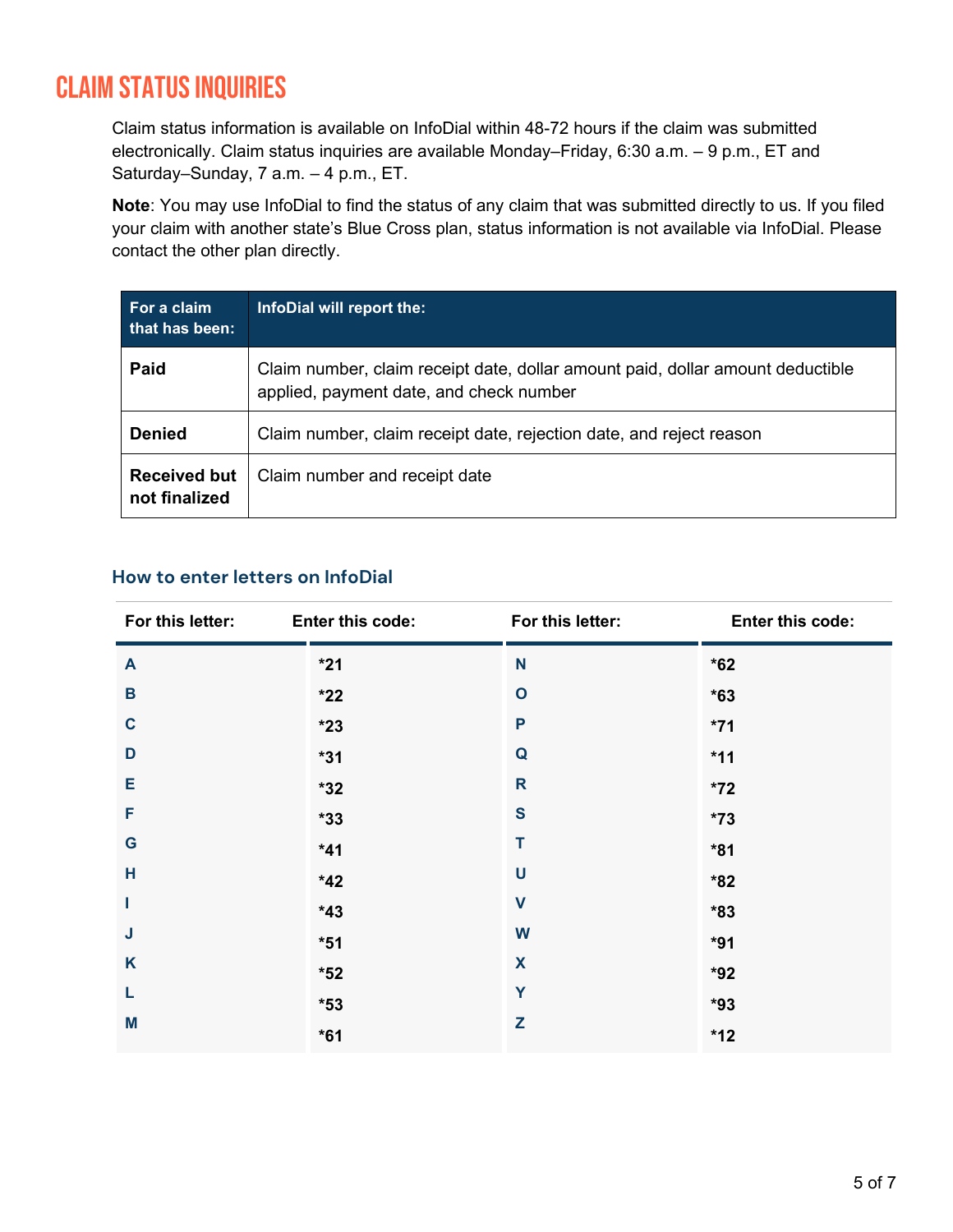#### **STEP-BY-STEP INSTRUCTIONS**

**Important reminder**: Press the **#** key after each entry to expedite the transaction. Press **0** and **#** at any time during the transaction to return to the main menu.

| Step:        | <b>Action:</b>                                                                                                                                                                                                                                                                                                                                                                                                                                                                                                                                                                                                                                                                                                                                                                                                                                                                                                                                                                                                                                                |
|--------------|---------------------------------------------------------------------------------------------------------------------------------------------------------------------------------------------------------------------------------------------------------------------------------------------------------------------------------------------------------------------------------------------------------------------------------------------------------------------------------------------------------------------------------------------------------------------------------------------------------------------------------------------------------------------------------------------------------------------------------------------------------------------------------------------------------------------------------------------------------------------------------------------------------------------------------------------------------------------------------------------------------------------------------------------------------------|
| $\mathbf{1}$ | From the main menu, press 4 for claim status.                                                                                                                                                                                                                                                                                                                                                                                                                                                                                                                                                                                                                                                                                                                                                                                                                                                                                                                                                                                                                 |
| 2            | Press 9 to hear recent updates and helpful hints.                                                                                                                                                                                                                                                                                                                                                                                                                                                                                                                                                                                                                                                                                                                                                                                                                                                                                                                                                                                                             |
|              | Or enter the servicing provider's NPI.                                                                                                                                                                                                                                                                                                                                                                                                                                                                                                                                                                                                                                                                                                                                                                                                                                                                                                                                                                                                                        |
| 3            | The member's ID number will be entered in two separate steps: first the alpha<br>prefix (step 3) and then the numeric portion (step 4).<br>The prefix field is limited to 3 alpha characters. If the alpha prefix has<br>$\bullet$<br>greater than 3 characters, enter the first 3 at this prompt using the<br>conversion table provided above. The remaining alpha/numeric digits<br>should be entered when prompted for the ID number (see step 4).<br>If the member's ID number begins with XX, MTN or MTP it is <b>not</b> necessary<br>$\bullet$<br>to enter the prefix. Press the # key to skip this step.<br>If the member's ID number begins with any other prefix, the prefix should<br>$\bullet$<br>be entered using the conversion table provided above.<br>Federal Employee Program member ID cards have an alpha prefix<br>$\circ$<br>of a single letter R. At the prompt, enter *72 followed by the # key.<br>After entering the prefix, enter # and you will be prompted to enter the<br>$\bullet$<br>remainder of the ID number (see step 4). |
|              | <b>Example:</b> For member ID #: MKK 123A45678, the prefix would be entered as<br>*61*52*52#                                                                                                                                                                                                                                                                                                                                                                                                                                                                                                                                                                                                                                                                                                                                                                                                                                                                                                                                                                  |
| 4            | Enter up to 10 characters of the member's ID number, as they appear on the<br>member ID card following the alpha-prefix. Press the # key when done.                                                                                                                                                                                                                                                                                                                                                                                                                                                                                                                                                                                                                                                                                                                                                                                                                                                                                                           |
|              | Most member ID numbers contain only numeric digits, however when an ID does<br>contain an alpha character, convert that alpha character to a number using the<br>conversion table provided above.                                                                                                                                                                                                                                                                                                                                                                                                                                                                                                                                                                                                                                                                                                                                                                                                                                                             |
|              | <b>Example:</b> For member ID #: MKK123A45678, the member ID after the prefix<br>would be entered as 123*2145678#                                                                                                                                                                                                                                                                                                                                                                                                                                                                                                                                                                                                                                                                                                                                                                                                                                                                                                                                             |
| 5            | Enter the total charges of the claim, including dollars and cents.                                                                                                                                                                                                                                                                                                                                                                                                                                                                                                                                                                                                                                                                                                                                                                                                                                                                                                                                                                                            |
|              | For example, if the total charges are \$600.00, enter "60000".<br>If the total charges are \$50.25, enter "5025".                                                                                                                                                                                                                                                                                                                                                                                                                                                                                                                                                                                                                                                                                                                                                                                                                                                                                                                                             |
| 6            | Enter the first date of service that was reported on your claim in MMDDCCYY<br>format. For example, for January 15, 2022, enter 01152022.                                                                                                                                                                                                                                                                                                                                                                                                                                                                                                                                                                                                                                                                                                                                                                                                                                                                                                                     |
| 7            | You will hear the claim's status information and the Blue Cross plan's address<br>information.                                                                                                                                                                                                                                                                                                                                                                                                                                                                                                                                                                                                                                                                                                                                                                                                                                                                                                                                                                |